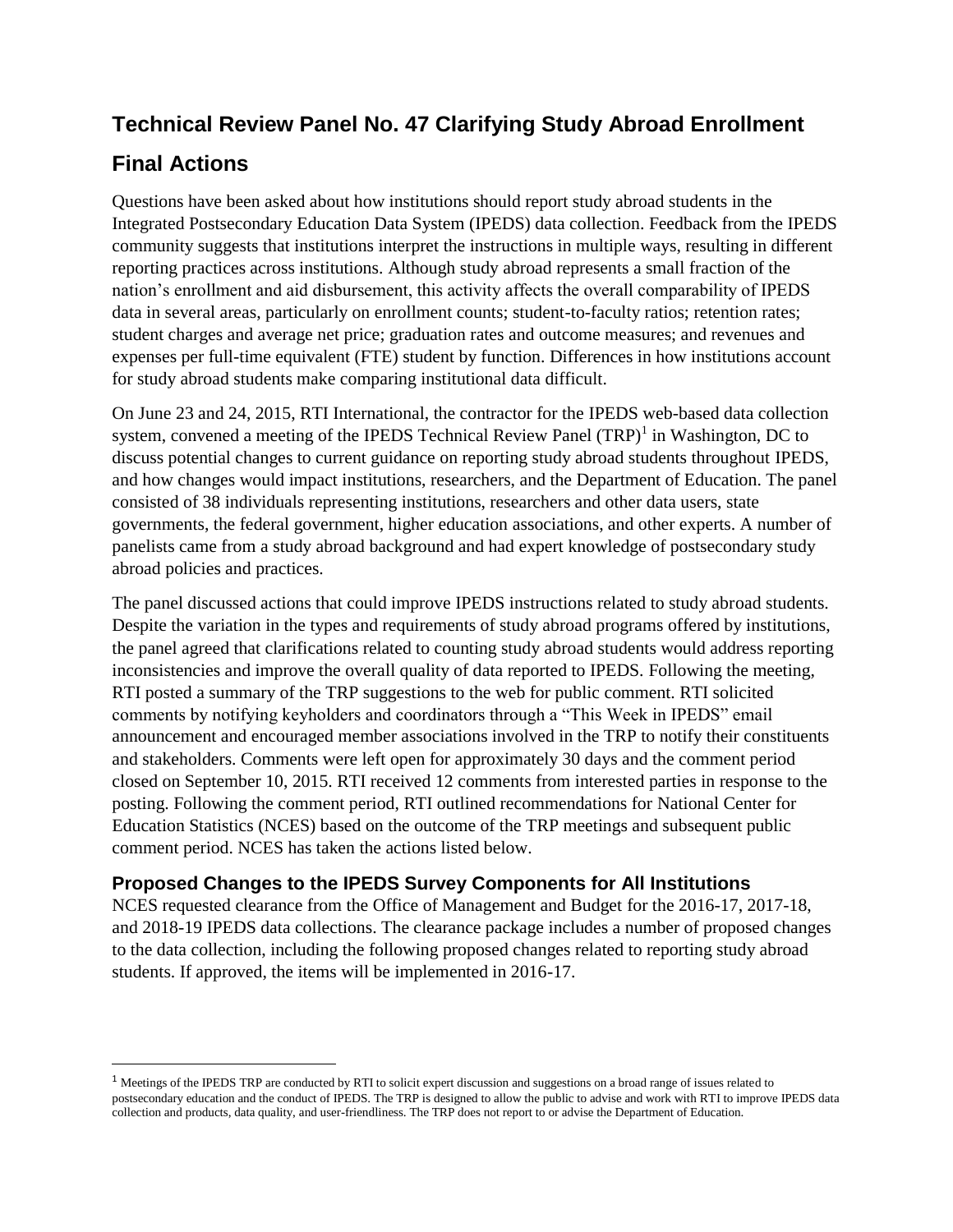#### **Outcome Measures (OM) Form**

NCES proposed allowing institutions to include students who are studying abroad during their first year of postsecondary education when reporting data involving the creation of cohorts. Currently, the OM survey component instructs institutions to exclude these students from its cohorts. OM also draws from the Fall Enrollment (EF) survey component's full-time, first-time degree/certificateseeking undergraduate students, where study abroad students are excluded. In order to include fulltime, first-year degree/certificate-seeking undergraduate students who study abroad, NCES proposes the following changes to the instructions:

1. Delete in current instructions on **Who to Exclude from the Cohort**:

DO NOT include students in the cohort who are:

- Enrolled exclusively in courses not creditable toward a formal award or the completion of a vocational program.
- Exclusively taking CEUs.
- Exclusively auditing classes.
- Studying abroad (e.g., at a foreign university) if their enrollment at this institution is only an administrative record.
- In any branch campus located in a foreign country.
- 2. Add the following inclusion criterion to the instructions for the **Revised Cohort** column: Include:
	- Students who studied abroad their first year upon entering the institution

#### **Graduation Rates (GR) Form – All Versions**

NCES proposed allowing institutions to include students who study abroad their first year of entering a postsecondary institution in data collections involving the creation of cohorts. Currently, the GR survey component uses the fall and 12-month full-time, first-time degree/certificate-seeking undergraduate enrollments, which exclude full-time, first-time study abroad students, to establish the initial cohorts. In order to include full-time, first-year degree/certificate-seeking undergraduate students who study abroad, NCES proposed the following changes to the instructions:

1. Delete in current instructions on **Who to Exclude:**

Exclude students who are not enrolled for credit. For example, exclude:

- Students enrolled exclusively in courses that cannot be applied toward a formal award
- Students enrolled exclusively in Continuing Education Units (CEUs)
- Students exclusively auditing classes
- Residents or interns in doctor's professional practice programs, because they have already received their doctor's degree

In addition, the following students should be excluded:

- $\bullet$  Any student studying abroad (e.g., at a foreign university) if their enrollment at the 'home' institution serves as an administrative record
- Students in any branch campus located in a foreign country
- 2. Add the following inclusion criterion to the instructions for the **Revised Cohort** column: Include:
	- Students who studied abroad their first year upon entering the institution